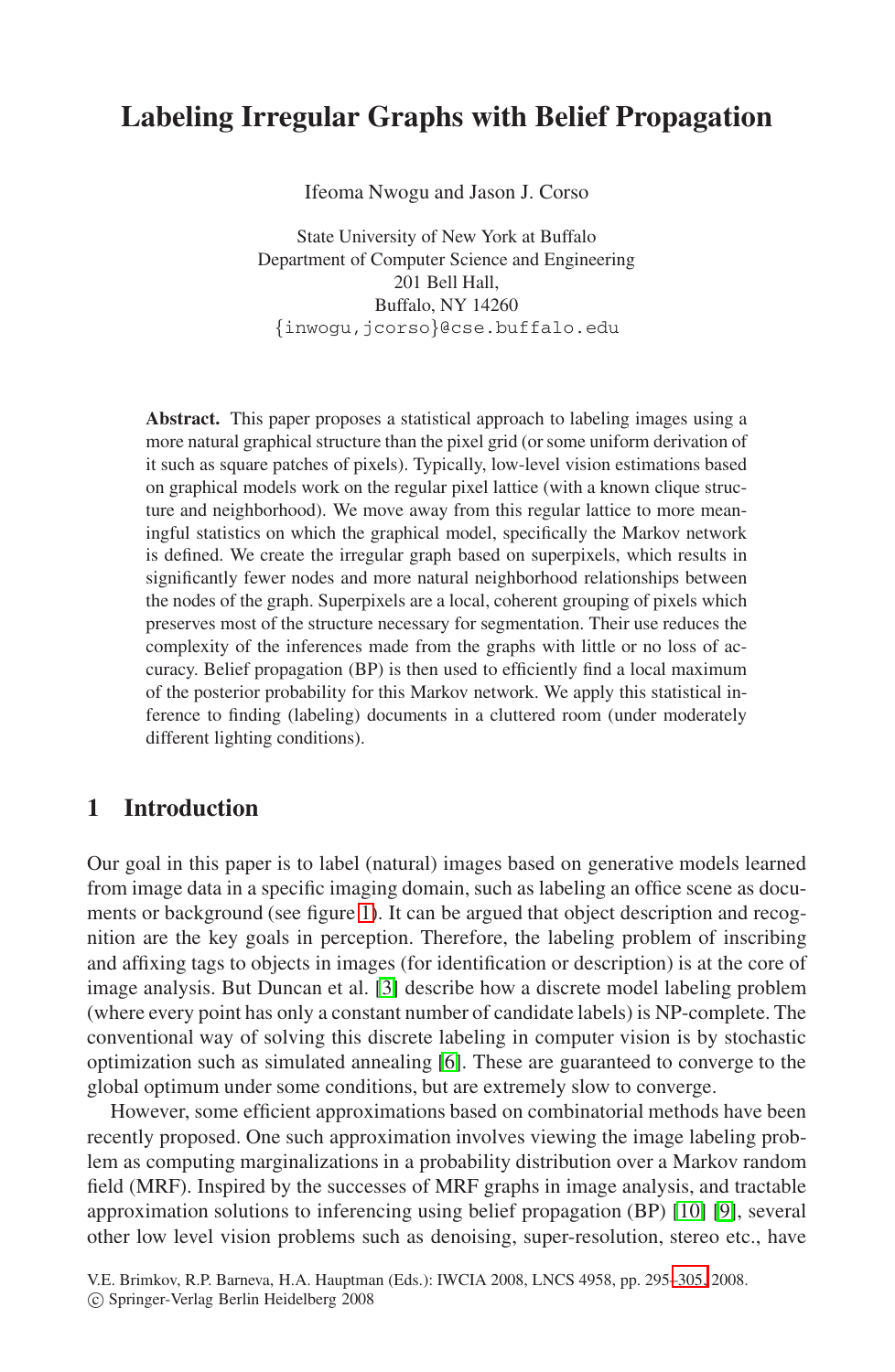<span id="page-1-0"></span>

**Fig. 1.** On the left is a sample of the training data for an office scene with documents, the middle image is its superpixel representation (using normalized cuts, an over-segmentation of the original) and the right image is the manually labeled version of the original showing the documents as the foreground

been tackled by applying BP over Markov networks [5][15]. BP is an iterative sumproduct algorithm, for computing marginals of functions on a graphical model. Despite recent advances, inference algorithms based on BP are still often too slow for practical use [4].

In this paper, we present an algorithmic technique that represents our image data with a Markov Random Field (MRF) graphical model defined on a more natural node structure, the superpixels. We infer the labels using belief propagation (BP) but get away from its drawbacks by substantially r[edu](#page-1-1)cing the node structure of the graph. Thus, we reduce the combinatorial search space and improve the algorithmic running time while pr[ese](#page-4-0)rving the accuracy of the results.

Most stochastic models of images, are defined on the r[egu](#page-6-0)lar pixel grid, which is *not* a natural representation of visual scenes but rather an "artifact" of the image digitization process. We presume that it would be more natural, and more efficient, to work with perceptually meaningful entities called superpixels, obtained from a low-level grouping process [8], [16].

<span id="page-1-1"></span>The organization of the paper is as follows: in section 2, we give a brief overview of BP irrespective of the graph structure and describe the process of inferring via message updates; in section 3, we describe our implementation of BP on an irregular graph structure and provide some justification to the use of superpixels; in section 4 we describe our experiments and provide quantitative and qualitative results and finally in section 5 we discuss some of the drawbacks of the technique, prescribe some means of improvement and discuss our plans for future work.

### **2 Background on Belief Propagation (BP)**

A Markov network graphical model is especially useful for low and high level vision problems [5], [4] because the graphical model can explicitly express relationships between the nodes (pixels, patches, superpixels etc). We consider the undirected pairwise MRF graph  $G = (V, E)$ , V denoting the vertex (or node) set and E, the edge set. Each node  $i \in V$  has a set of possible states C and also is affiliated with an observed state  $r_i$ . Given an observed state  $r_i$ , the goal is to infer some information about the states  $c_i \in C$ .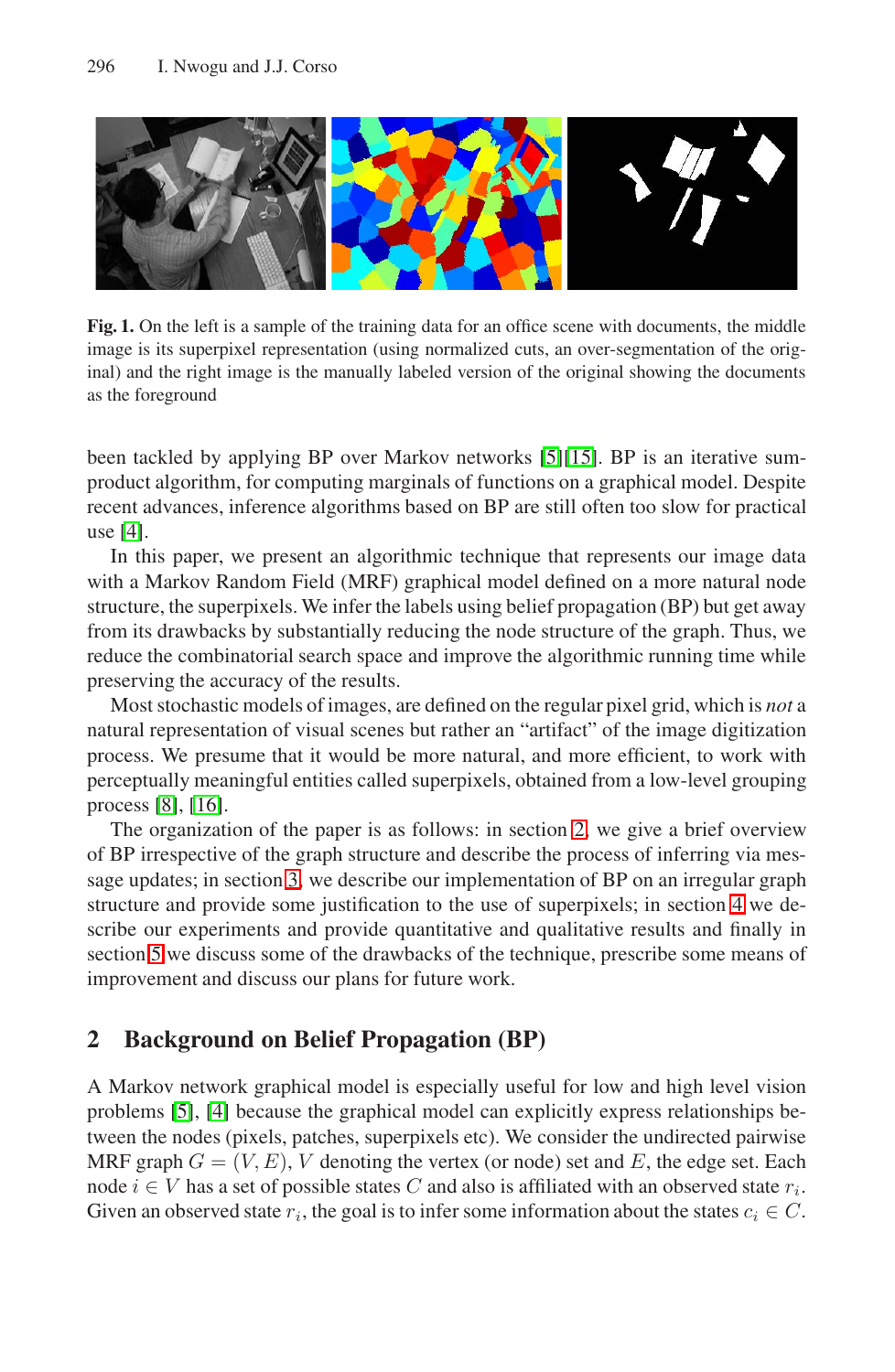The edges in the graph indicate statistical dependencies. In our document-labeling problem, the hidden states C are (1) the documents and (2) the office background.

In general, MRF models of images are defined on the pixel lattice, although this restriction is not imposed by the definition of MRF. Pairwise-MRF models are well suited to our labeling problem because they define (1) the relationship between a node's states and its observed value and (2) the relationship within a clique (a set of pairwise adjacent nodes). We assume in here that the energies due to cliques greater than two are zero.

If these two relationships can be defined statistically as are probabilities, then we can define a joint probability function over the entire graph as:

$$
p(c,r) = \frac{1}{Z}p(c_1, c_2 \cdots c_n, r_1, \cdots r_n)
$$
\n(1)

$$
= \frac{1}{Z}p(c_1)p(r_1|c_1)p(r_2|c_2)p(c_2|c_1)\cdots p(r_n|c_n)p(c_n|c_{n-1})
$$
\n(2)

<span id="page-2-0"></span>Z is a normalization constant such that  $\sum_{c_1 \in C_1, \dots, c_n \in C_n} p(c_1, c_2, \dots, c_n) = 1$ . It is important to mention that the derivations in this section are done over a simplified graph (the chain) but the solutions generalize sufficiently to more complex graph structures.

If we let  $\psi_{ab}(c_a, c_b) = p(c_a)p(c_b|c_a)$  and  $\phi_a(c_a, r_a) = p(r_a|c_a)$  then the marginal probability at any of the nodes is given by:

$$
p(c_i) = \frac{1}{Z} \sum_{c_1} \sum_{c_2} \cdots \sum_{c_{i-1}} \sum_{c_{i+1}} \cdots \sum_{c_n} \psi_{1,2}(c_1, c_2)
$$
  
\n
$$
\psi_{2,3}(c_2, c_3) \cdots \psi_{n-1,n}(c_{n-1}, c_n)
$$
  
\n
$$
\phi_1(c_1, r_1) \phi_2(c_2, r_2) \cdots \phi_n(c_n, r_n)
$$
  
\nLet  $f(c_2) = \sum_{c_1} \psi_{1,2}(c_1, c_2)$   
\n
$$
f(c_3) = \sum_{c_2} \psi_{2,3}(c_2, c_3) f(c_2)
$$
  
\n
$$
\vdots
$$
  
\n
$$
f(c_n) = \sum_{c_n} \psi_{n-1,n}(c_{n-1}, c_n) f(c_{n-1})
$$
  
\n(4)

The last line in equation (4) shows a recursive definition which we later take advantage of i[n o](#page-2-0)ur implementation. The equation shows how functions of probabilities are propagated from one node to the next. The "probabilities" are now converted to functionals (functions of the initial probabilities).

If we replace the functional  $f(c_i)$  with the **message** property  $m_{ij}$  where i is the node to which the message are propagated and  $j$  is the node from which the message originates, then we can define our marginal probability at a node in terms of message updates. Also, if we replace our probability at a node  $p(c_i)$  by the belief at the node  $b(c_i)$  (since the computed values are no longer strictly probability distributions), then we can rewrite equation (4) as,

$$
b_i(c_i) = \phi_i(c_i, r_i) \prod_{j \in \mathcal{N}(i)} m_{ij}(c_i)
$$
\n
$$
(5)
$$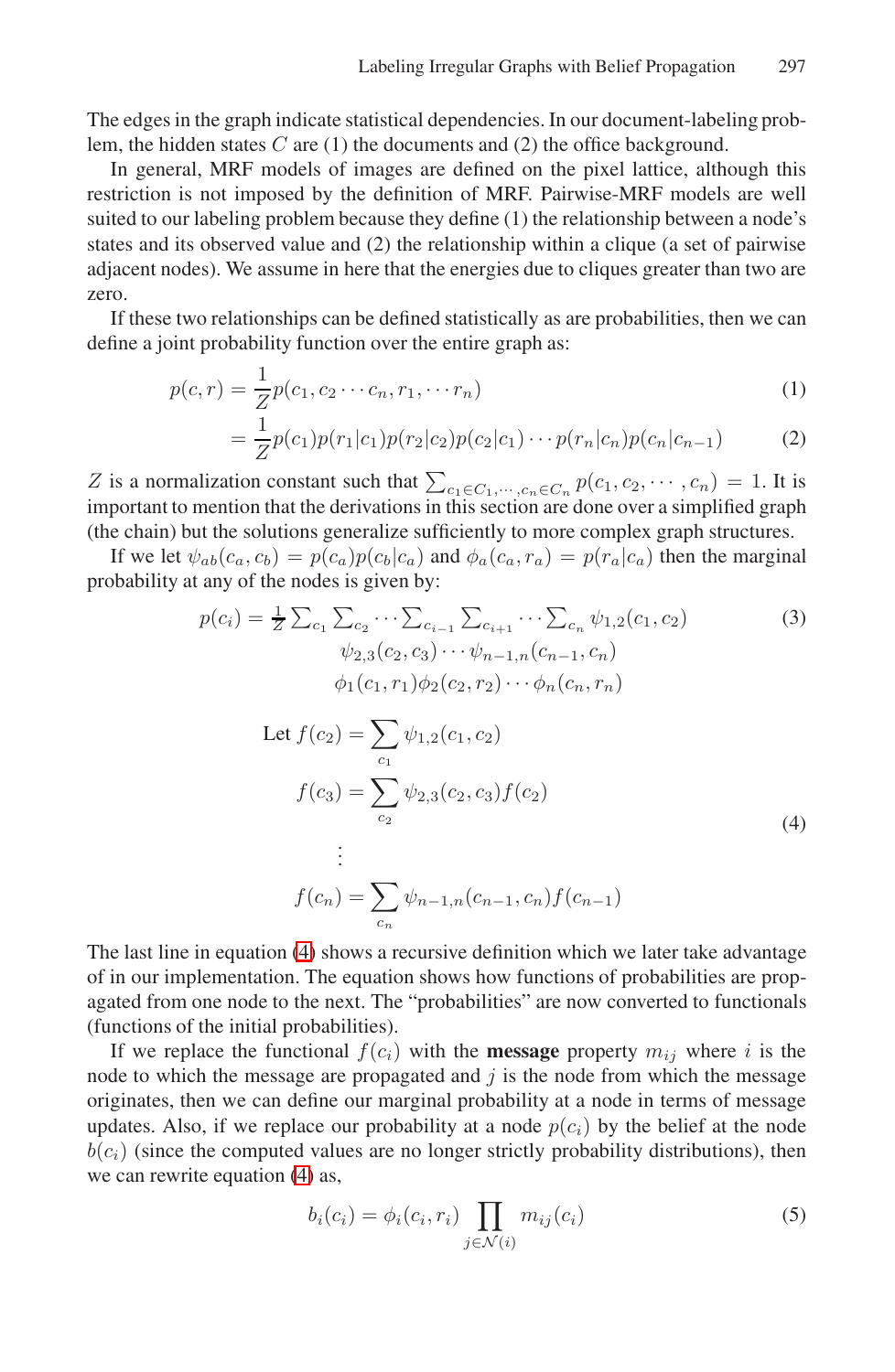#### 298 I. Nwogu and J.J. Corso

where  $\mathcal{N}(i)$  is the neighborhood of i. Equation (5) above shows how the derived functions of probabilities (or messages) are propagated along a simplified graph. Under the assumption that our solution so far generalizes to a more complex graph structure, we can now extend our derivation to the joint probability on an MRF graph given as:

<span id="page-3-0"></span>
$$
p(c) = \frac{1}{Z} \prod_{i,j} \psi(c_i, c_j) \prod_k \phi(c_k, r_k)
$$
\n<sup>(6)</sup>

The joint probability on the MRF graph is described in terms of two **compatibility functions**, (1) between the states and observed nodes and (2) between neighboring nodes.

We illustrate the message propagation process to node 2 in a five-node graph in figure(2). In this simple example, the belief at a node  $i$  can now be given as:

$$
b_i(c_i) = \sum_{c_j \in C_j, 1 \leq j \leq 5, j \neq i} p(c_1, \dots, c_5); \qquad (7)
$$

$$
= \phi_i(c_i, r_i) \prod_{j \in \mathcal{N}(i)} m_{ji}(c_i)
$$

$$
m_{ji}(c_i) = \sum_{c_j \in C_j} \phi_j(c_j, r_j) \psi_{ji}(c_j, c_i) \prod_{k \in \mathcal{N}(j) j \neq i} m_{kj}(c_j)
$$

Unfortunately, the complexity of general belief propagation is exponential in the size of the largest clique. In many computer vision problems, belief propagation is prohibitively slow. The high-dimensional summation in equation (3) has a complexity of  $\mathcal{O}(nM^k)$ , where M is the number of possible labels for each variable, k is the maximum clique size in the graph and  $n$  is the number of nodes in the graph. By using the message updates, the complexity of the inference (for a non-loopy graph as derived above) is reduced to  $\mathcal{O}(nkM^2)$ . By extending this derivation to a more complex graph structure, the convergence property of the inference algorithm is removed and it is no longer guaranteed to converge. But in practice the algorithm consistently gives a good solution. Also, by significantly reducing  $n$ , we further reduce the algorithmic time.



**Fig. 2.** An example of computing the messages for node 2, involving only  $\phi_2$ ,  $\psi_{2,1}$ ,  $\psi_{2,3}$  and any messages to node 2 from its neighbors' neighbors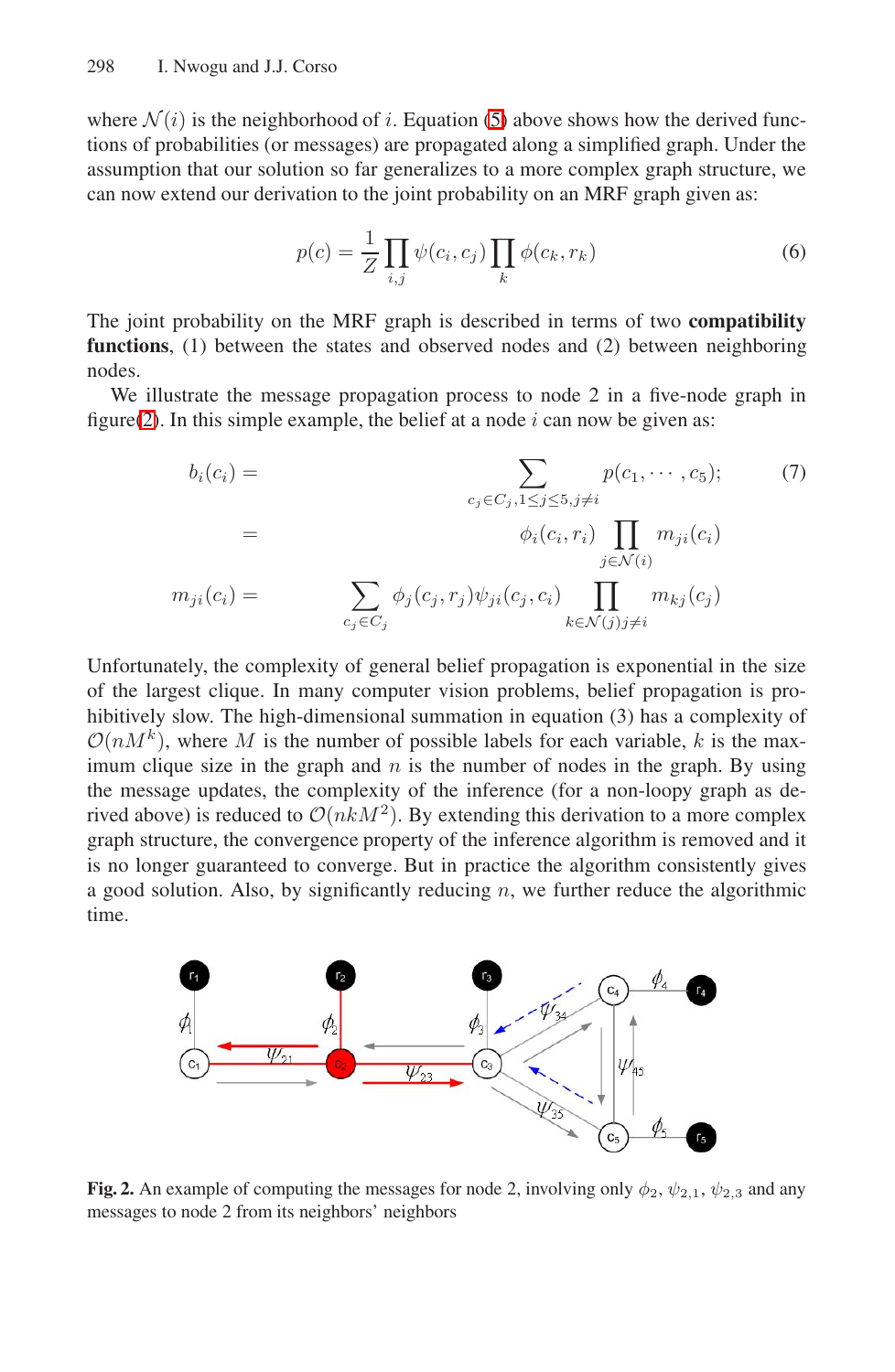# <span id="page-4-0"></span>**3 Labeling Images Using BP Inference**

When doing labeling, the images are first abstracted into a superpixel representation (described in more detail in section (3.1)). The Markov network is defined on this irregular graph, and the compatibility functions are learned from labeled training data (section 3.2). The BP is used to infer the labels on the image.

#### **3.1 The Superpixel Representation**

First, we need to chose a representation for the image and scene variables. The image and scenes are arrays of single-valued superpixels. A superpixel is a homogenous segment obtained from a low-level grouping of the underlying pixels. Although irregular when compa[red](#page-10-4) t[o t](#page-9-1)he pixel-grid, we [cho](#page-10-5)ose the superpixel grid because we believe that it representationally more efficient: i.e. pairwise constraints exist between entire segments, while they only exist for adjacent pixels on the pixel-grid. For a local model such as the MRF model, t[his p](#page-10-5)roperty is very appealing in that we can model much longer-ra[ng](#page-5-0)e interactions between superpixels segments. The use of superpixels is also computationally more efficient because it reduces the combinatorial complexity of images from hundreds of thousands of pixels to only a few hundred superpixels.

There are many different algorithms that generate superpixels including the segregated weighted algorithm (SWA) [12],[2], normalized cuts [13], constrained Delaunay triangulation [11] etc. It is very important to use near-complete superpixel maps to ensure that the original structures in the images are conserved. Therefore, we use the region segmentation algorithm normalized cuts [13], which was emperically validated and presented in [8]. Figure (3) shows an example of a natural image with its superpixel representation. For building superpixels using normalized cuts, the criterion for partitioning the graph are (1) to minimize the sum of weights of connections across the groups and (2) to maximize the sum of weights of connections within the groups. For completeness, we now give a brief overview of the normalized cuts process.

We begin by defining a similarity matrix as  $S = [S_{ij}]$  over an image  $I(i, j)$ . A similarity matrix is a matrix of scores which express the similarity between any two points in an image. If we define a graph  $G(V, E)$  where the node set is defined as the relationship ij between nodes, and all edges  $e \in E$  have equal weight, we can define the degree of a node as  $d_i = \sum_j S_{ij}$  and the volume of a set in the graph as  $vol(A)$  $\sum_{i\in A} d_i, A \subseteq V$ . The cuts in the graph are therefore  $cut(A, \bar{A}) = \sum_{i\in A} i \in \bar{A}S_{ij}$ . Given these definitions, normalized cuts are described as the solution to:

$$
N_{cut} = cut(A, B) \left( \frac{1}{vol(A)} + \frac{1}{vol(B)} \right)
$$
 (8)

Our implementation of superpixel generation implements an approximate solution using spectral clustering methods. The resulting superpixel representation is an oversegmentation of the original image. We define the Markov network over this representation.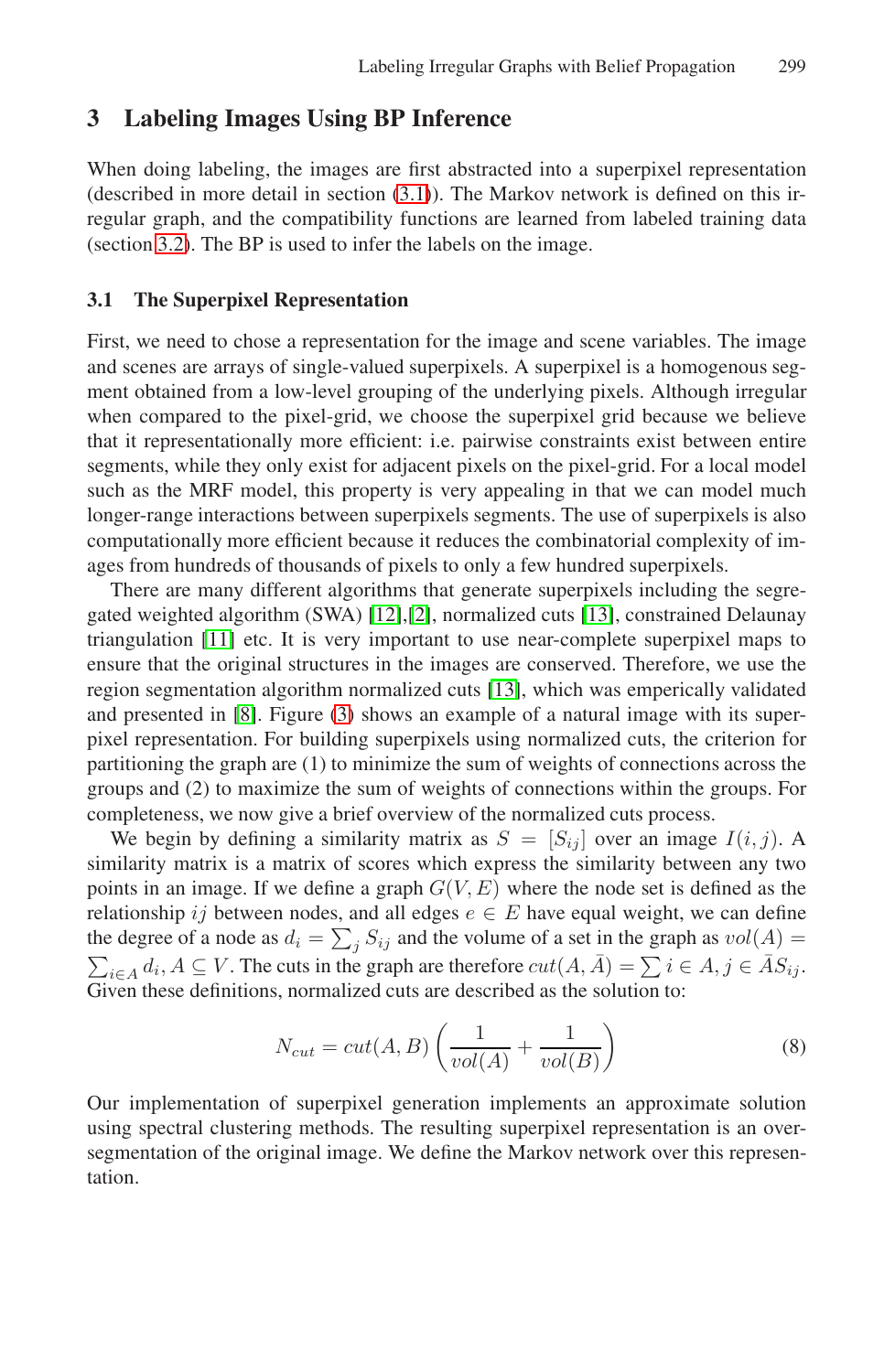#### 300 I. Nwogu and J.J. Corso

<span id="page-5-0"></span>

**Fig. 3.** On the left is an example of a natural image, the middle image is the superpixel representation [\(us](#page-3-0)ing normalized cuts, an over-segmentation of the original) and the right image the superimposition of the two

# **3.2 Learning the Compatibility Functions**

The model we assume for the document labeling images is generated from the training images. The joint probability distribution is modeled using the image data and their corresponding labels. The joint probability is expressed in terms of the two compatibility functions defined in equation(6).

If we let  $r_i$  represent a superpixel segment in the training image and  $c_i$ , its corresponding label. The first compatibility function  $\phi(c_i, r_i)$  can be computed by learning a mixture of Gaussian models. The resulting Gaussian distributions will represent either the document class or the background class. So although we have two real-life classes (document and background), the number of states to be input to the BP problem will have increased based on the output of the Gaussian Mixture Model (GMM), i.e. each component of the GMM represents a distinct label.

The second [comp](#page-5-1)atibility function  $\psi(c_i, c_j)$  relates the superpixels to each other. We use the simplest interacting Pott's model where the function takes one of 2 values  $-1$ ,  $+1$  and the interactions exists only for amongst neighbors with the same labels. Our compatibility function between superpixels is therefore given as:

$$
\psi(c_i, c_j) := \begin{cases} +1 \text{ if } c_i \text{ and } c_j \text{ have the same initial label values,} \\ -1 \text{ otherwise} \end{cases}
$$
(9)

<span id="page-5-1"></span>So given a new image of a cluttered room, we can extract the documents in the image by using the steps given in section (3.3). The distribution of the superpixels  $r_i \in R$ given the latent variables  $c_i \in C$  can therefore be modeled graphically as:

$$
P(R, C) \propto \prod_{i} \phi(r_i, c_i) \prod_{(c_j, c_k)} \psi(c_j, c_k)
$$
 (10)

Equation (10) can also be viewed as the pairwise-MRF graphical representation of our labeling problem, which can be solved using BP with the two parts of equation (7).

#### **3.3 Putting All Together...**

The general strategy for designing the label system can therefore be described as:

1. Use the training data to learn the latent parameters of the system. The number of resulting latent parameter sets will give the number of states required for the inference problem.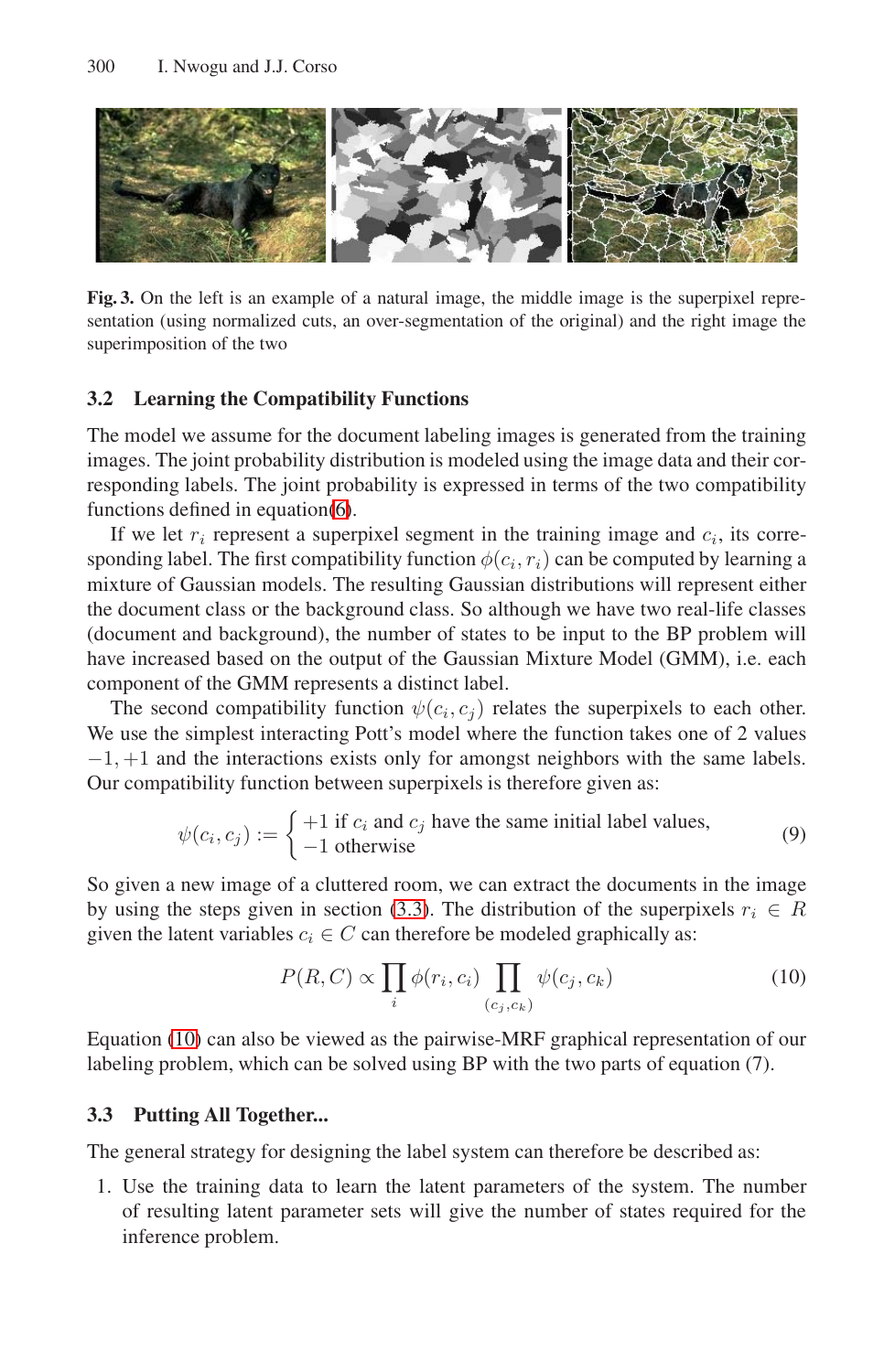- <span id="page-6-0"></span>2. Using the number of states obtained in the previous steps, design compatibility functions such that eventually, only a single state can be allocated to each superpixel.
- 3. For the latent variable  $c_i$  associated with every superpixel i, use the BP algorithm to choose its best state.
- 4. If the state values correspond to labeling classes (as in the case of our document labeling system), the selected state variables are converted to their associated class labels

### **4 Experiments, Results and Discussion**

The first round of experiments consisted of testing the BP labeling algorithm on synthetically generated image data, whose values were samples drawn from a known distribution. We first generated synthetic scenes by drawing samples from Gaussian distribution functions, and then added noise to the resulting images. These two datasets (clean and noisy images) represented our observations in a controlled setting. To add X% noise, we randomly selected unique  $X\%$  of [th](#page-7-0)e pixels in the original image and the pixel values were replaced by a random number between 0 and 255;

The scene (or hidden parameters) were represented by the parameters of our generating distributions. We modeled the relationships between the scenes and observations with a pairwise-Markov network and used belief propagation (BP) to find the local maximum of the posterior probability for the original scenes.

Figure (4) shows the results obtained from running the process on the synthetic data. We also present a graph showing the sum-of squared-differences (SSD) between the ground-truth data and varying levels of noise in figure (5).

We then extended this learning based scene-recovery approach to finding documents in a cluttered room (under moderately different lighting conditions). Documents were labeled in images of a cluttered room and used in training to obtain the prior and conditional probability density functions. The labeled images were treated as scenes and the goal was to infer these scenes given a new image from the same imaging domain (pictures of offices) but not from the training set. For inferring scenes from given observations, the computed distributions were used as compatibility functions in the BP message update process.

We learned our distributions from the training data using an EM-GMM algorithm (Expectation Maximization for Gaussian Mixture Models) on 50 office images. The training images consisted of images with different documents in a cluttered background, all taken in one office. The document data was modeled with a mixture of three Gaussian distributions while the background data was modeled with two Gaussian distributions. The resulting parameters (mean  $\mu_i$ , variance  $\sigma_i$  and prior probability  $p_i$ ) from training are:

- $-$  class 1:  $\mu_1 = 6.01$ ;  $\sigma_1 = 9.93$ ;  $p_1 = 0.1689$
- $-$  class 2:  $\mu_2$  = 86.19;  $\sigma_2$  = 147.79;  $p_2$  = 0.8311
- $-$  class 3:  $\mu_3 = 119.44$ ;  $\sigma_3 = 2510.6$ ;  $p_3 = 0.5105$
- $-$  class 4:  $\mu_4 = 212.05$ ;  $\sigma_4 = 488.21$ ;  $p_4 = 0.2203$
- $-$  class 5:  $\mu$ <sub>5</sub> = 190.98;  $\sigma$ <sub>5</sub> = 2017;  $p$ <sub>5</sub> = 0.2693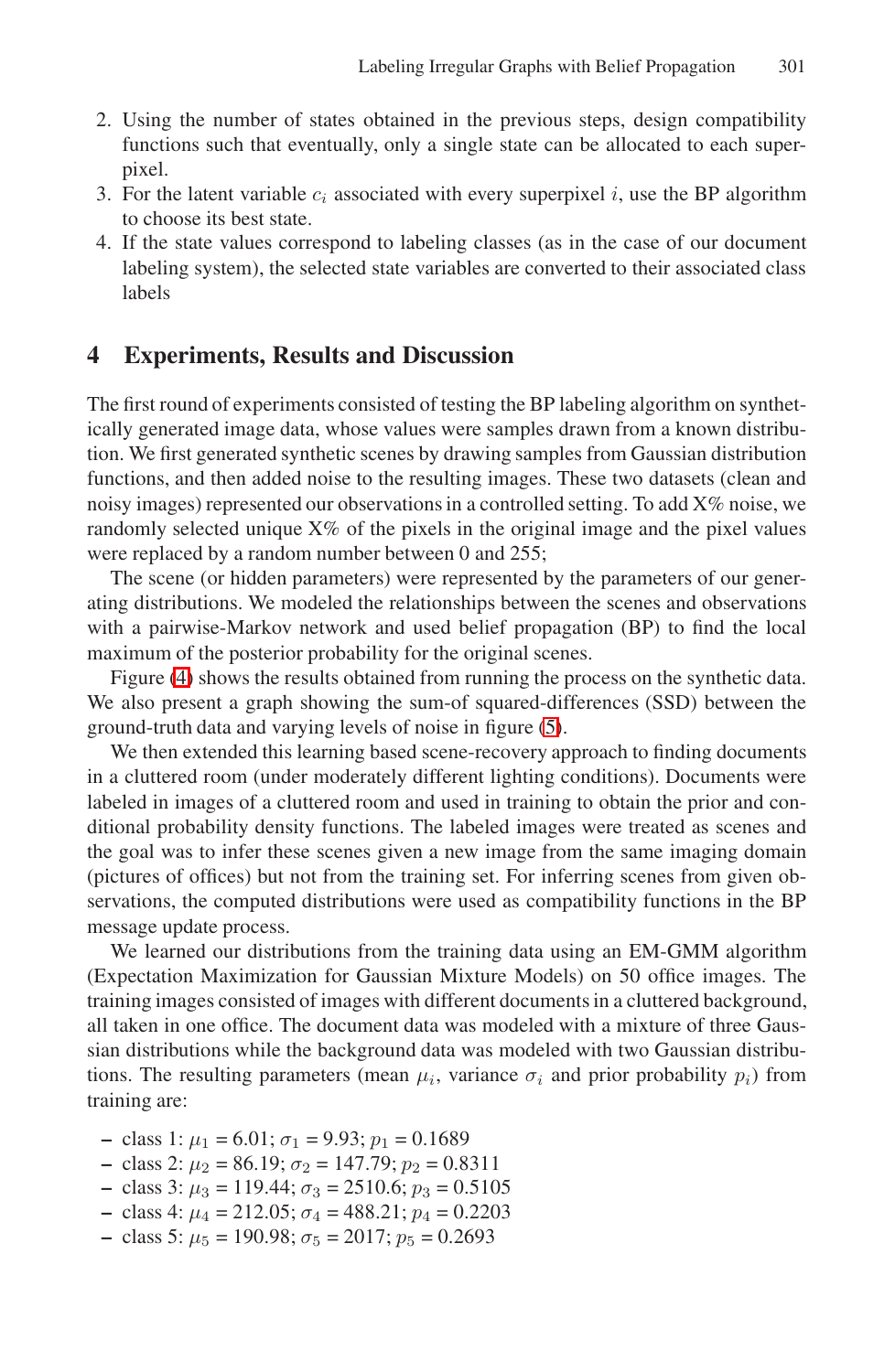

**Fig. 4.** Top row: the left column shows an original synthetic image created from samples from Gaussian distributions, the middle column is its near-correct superpixel representation and the right column shows the resulting labeled image. Bottom row: the left column shows a noisy version of the synthetic image, the middle column is its superpixel representation and the right column also shows the resulting labeled image.



**Fig. 5.** Quantitative display of how the error increases exponentially with increasing noise

<span id="page-7-0"></span>The resulting five classes were then treated as the states that any variable  $c_i \in C$  in the MRF graph could take. Classes 1 and 2 correspond to the background while classes 3,4 and 5 are the documents. Unfortunately, because the models were trained separately, the prior probabilities are not reflective of the occurrences in the entire data, only in the background/document data alone.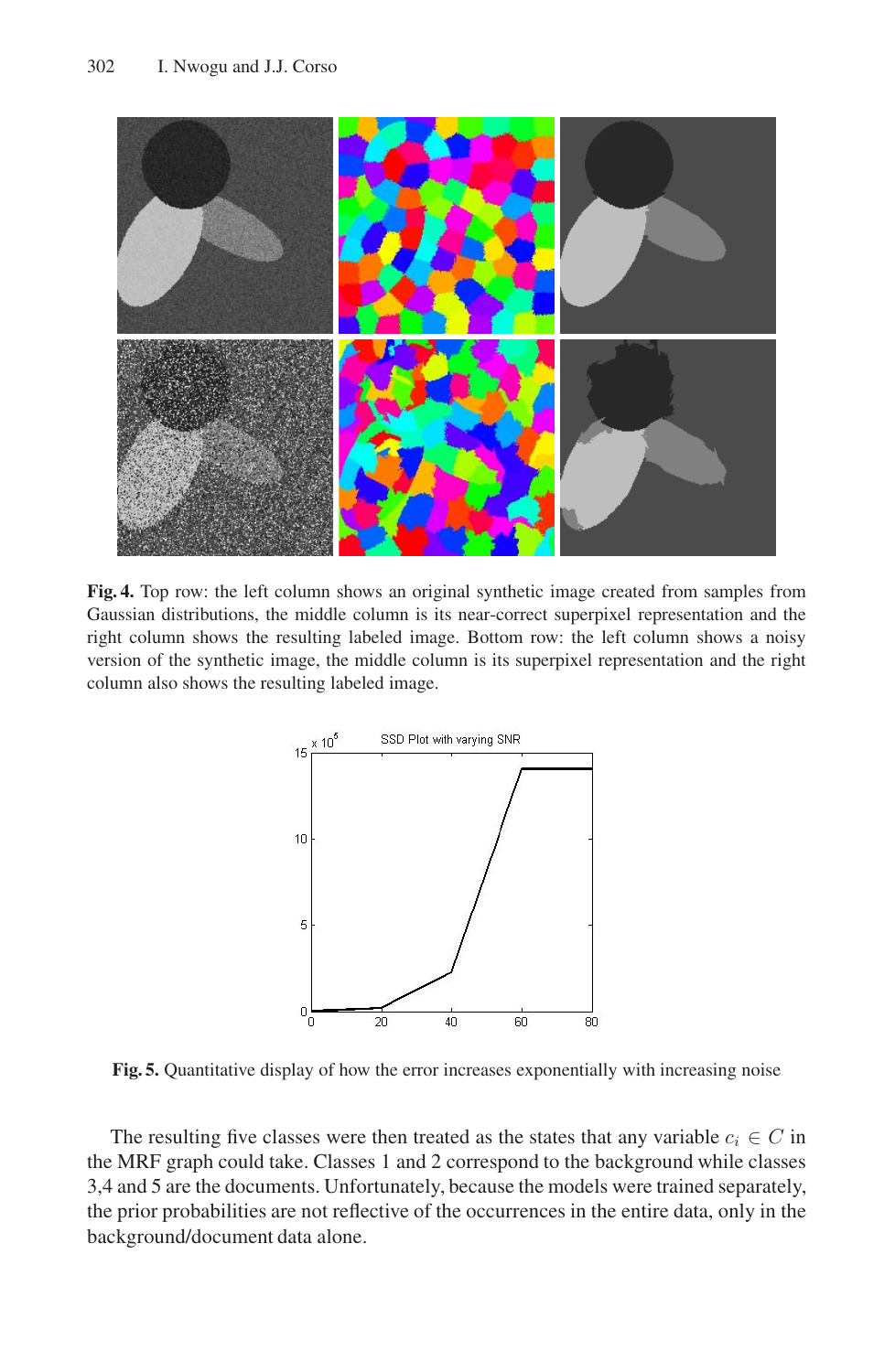

**Fig. 6.** The top row shows sample of training data and the corresponding labeled image; the bottom row shows a testing image (taken at a different time, in a different office. The output of the detection is shown.



**Fig. 7.** The distributions of the foreground document and cluttered background classes

For testing, a new image was taken in a completely different office under moderately different lighting conditions and the class labels were extracted. The pictorial results of labeling the real-life rooms with documents are shown in figure (6).

We observed that even with applying relatively weak models (the synthetic images are no longer strongly coupled to the generating distribution), we were able to successfully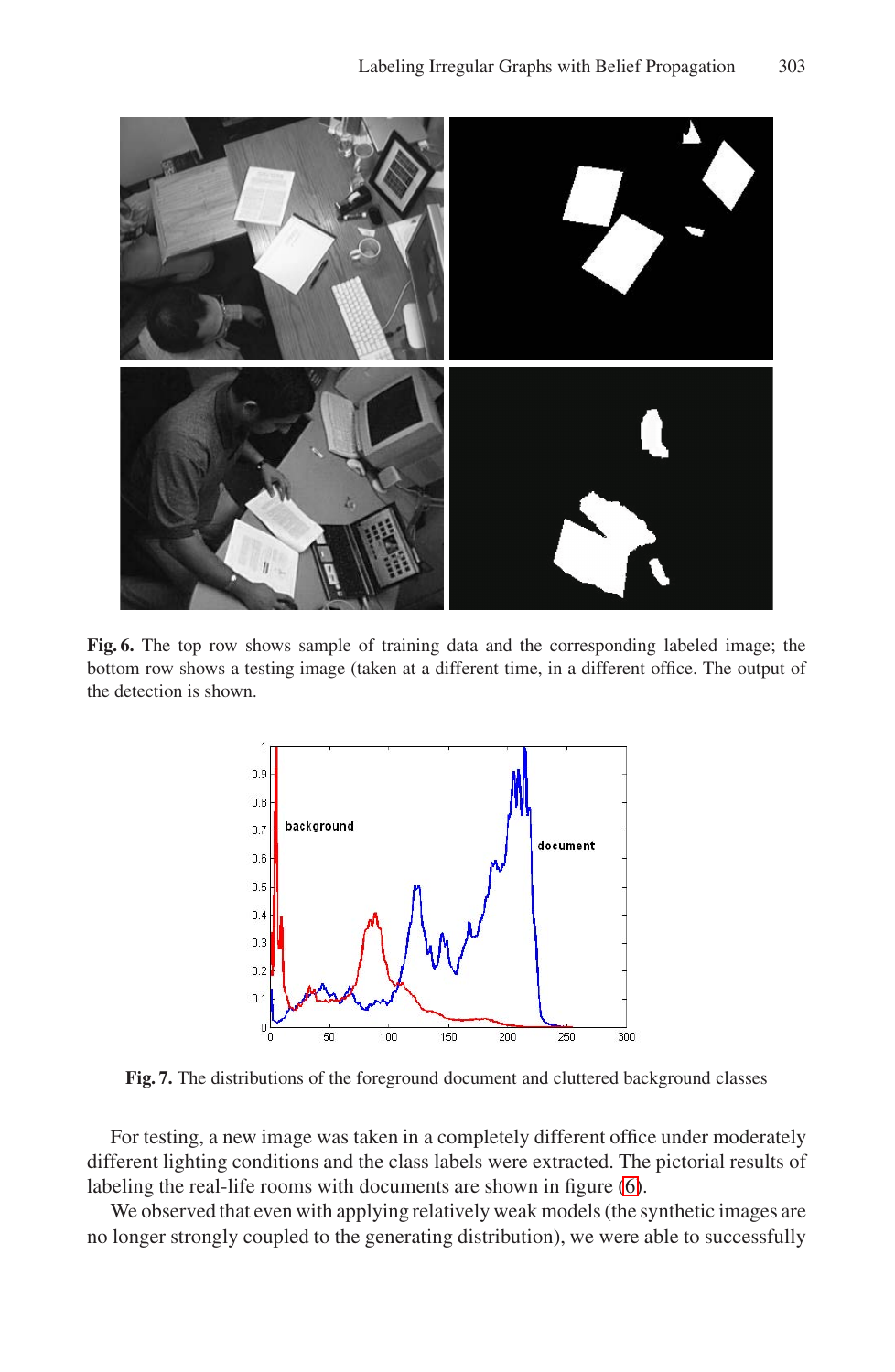#### 304 I. Nwogu and J.J. Corso

recover a labeled image for both synthetic and real-life data. A related drawback we faced was the simplicity of our representation. We used grayscale values as the only statistic in our document-finding system and this (as seen in figure (6)b), introduces artifacts into our final labeling solution. Superpixels whose intensity values are close to those of the trained documents can be mis-labeled.

Also, we observed that the use of superpixels reduced the number of nodes significantly, thus reducing the computational time. Also, the segmentation results of our low noise synthetic images and the real-life data were promising with superpixels. A drawback though is the limitation imposed by the superpixel representation. Although we used a well tested and efficient superpixel implementation, we found that as the noise levels increased in the images, the superpixels became more inaccurate and the errors obtained in the representation were propagated into the system. Also, due to the loops in the graph, it does not converge if run long enough, but we can still sufficiently recover the true solution from the graphical structure.

## **5 Conclusion**

In this paper, we have proposed a way of labeling irregular graphs generated by an oversegmentation of an image, using BP inferences on MRF graphs. Because a common limitation of graph models in low level image processing is often due to intractable node size on the graph, we have reduced the computational intensity of the graph model by introducing the use of superpixels, without any loss of generality on the definition of the graph. We reduced the number of node variables from orders of tens of thousands of pixels to about a hundred superpixels.

Furthermore, we define compatibility functions for inference based on learning the statistical distributions of the real-life data.

<span id="page-9-1"></span>In the future, we intend to base our statistics on more definitive features of the images (other than simply grayscale values) to model the real-life document and background data.. These could include textures at different scales, and other scale-invariant measurements. We also plan to investigate the use of stronger inference methods by relaxing the assumption that the cliques in our MRF graphs are only of size 2.

### <span id="page-9-0"></span>**References**

- 1. Cao, H., Govindaraju, V.: Handwritten carbon form preprocessing based on markov random field. In: Proc. IEEE Conf. Comput. Vision And Pattern Recogniton (2007)
- 2. Corso, J.J., Sharon, E., Yuille, A.L.: Multilevel Segmentation and Integrated Bayesian Model Classification with an Application to Brain Tumor Segmentation. In: Larsen, R., Nielsen, M., Sporring, J. (eds.) MICCAI 2006, Part II. LNCS, vol. 4191, pp. 790–798. Springer, Heidelberg (2006)
- 3. Duncan, R., Qian, J., Zhu, B.: Polynomial time algorithms for three-label point labeling. In: Wang, J. (ed.) COCOON 2001. LNCS, vol. 2108, p. 191. Springer, Heidelberg (2001)
- 4. Felzenszwalb, P., Huttenlocher, D.: Efficient belief propagation for early vision. In: Proc. IEEE Conf. Comput. Vision And Pattern Recogn. (2004)
- 5. Freeman, W.T., Pasztor, E.C., Carmichael, O.T.: Learning low-level vision. International Journal of Computer Vision 40(1), 25–47 (2000)